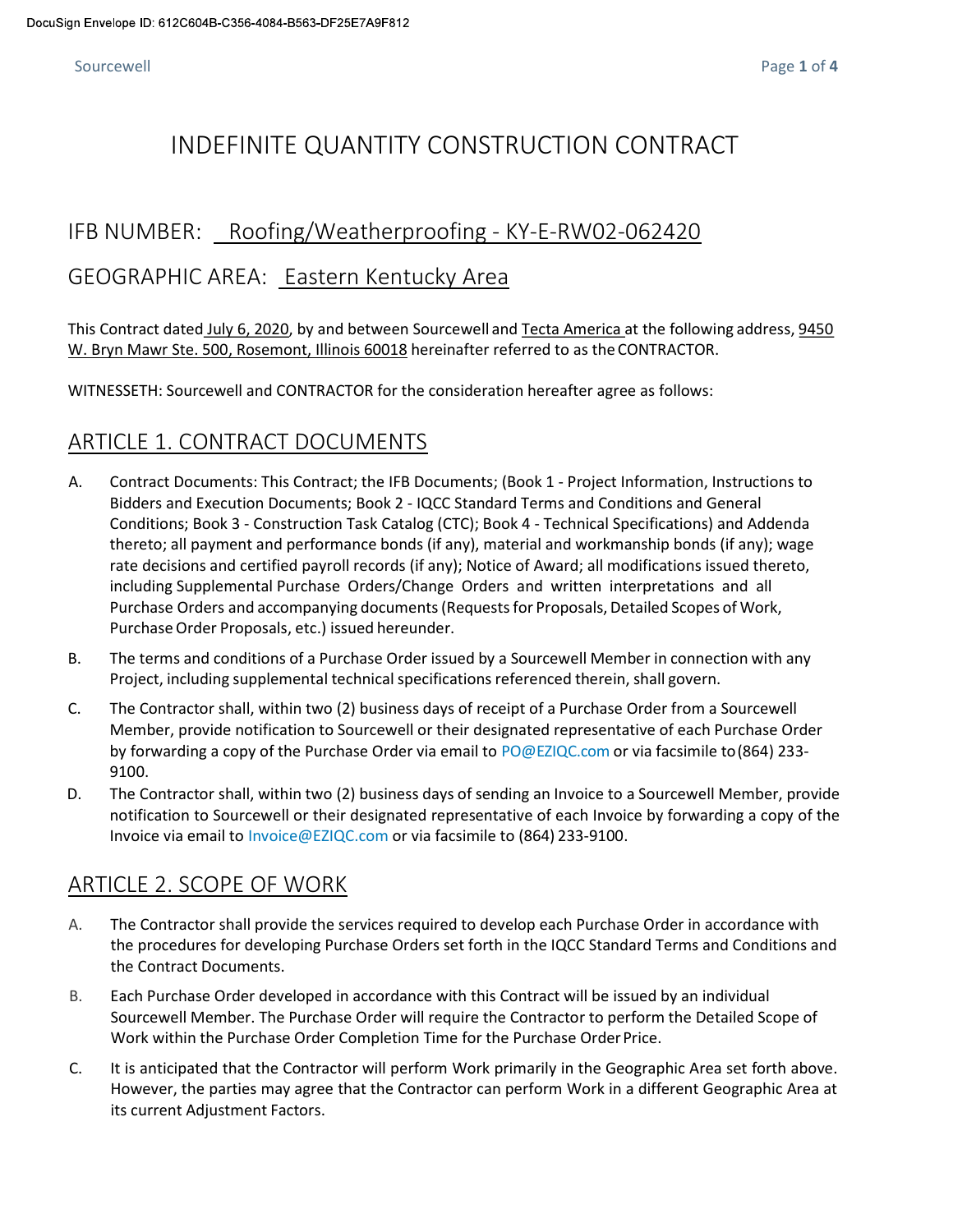#### Sourcewell **Exercise 2 of 4** Sourcewell **Page 2 of 4**

### ARTICLE 3. THE CONTRACT PRICE

- A. This Contract is an indefinite-quantity contract for construction work and services. The Estimated Annual Value of this Contract is \$2,000,000. This is only an estimate and may increase or decrease at the discretion of Sourcewell.
- B. The Contractor shall perform any or all Tasks in the Construction Task Catalog for the Unit Price appearing therein multiplied by the following Adjustment Factors:

#### TO BE ENTERED BY SOURCEWELL:

a. NORMAL WORKING HOURS- PREVAILING WAGE RATE PROJECTS: Work performed from 7:00am until 4:00pm Monday to Friday, except holidays. Contractor shall perform Tasks during Normal Working Hours for the Unit Price set forth in the CTC multiplied by the Adjustment Factor of:  $1.4757$ 

(Specify to four (4) decimal places)

b. OTHER THAN NORMAL WORKING HOURS- PREVAILING WAGE RATE PROJECTS: Work performed from 4:00pm to 7:00am Monday to Friday, and any time Saturday, Sunday and Holidays. Contractor shall perform Tasks during Other Than Normal Working Hours for the Unit Price set forth in the CTC multiplied by the Adjustment Factor of:

> $1.6595$ . (Specify to four (4) decimal places)

c. NORMAL WORKING HOURS - NON-PREVAILING WAGE RATE PROJECTS: Work performed from 7:00am until 4:00pm Monday to Friday, except holidays. Contractor shall perform Tasks during Normal Working Hours for the Unit Price set forth in the CTC multiplied by the Adjustment Factor of:

> 1.8216. (Specify to four (4) decimal places)

d. OTHER THAN NORMAL WORKING HOURS - NON-PREVAILING WAGE RATE PROJECTS: Work performed from 4:00pm to 7:00am Monday to Friday, and any time Saturday, Sunday and Holidays. Contractor shall perform Tasks during Other Than Normal Working Hours for the Unit Price set forth in the CTC multiplied by the Adjustment Factor of:

> $1.5730$ . (Specify to four (4) decimal places)

e. NON PRE-PRICED ADJUSTMENT FACTOR: To be applied to Work deemed not to be included in the CTC but within the general scope of the work:

> 1.4270 . (Specify to four (4) decimal places)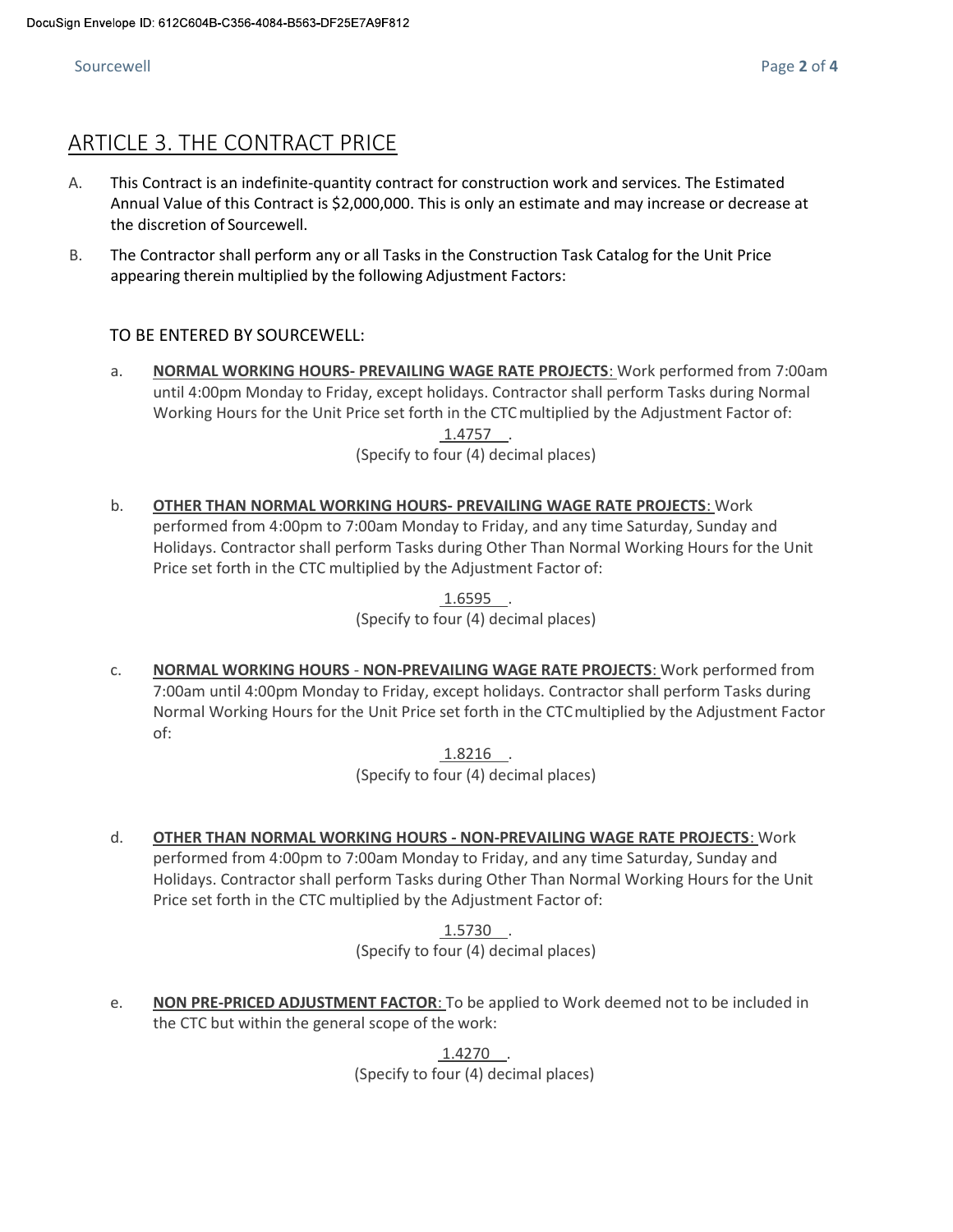## ARTICLE 4. TERM OF THE CONTRACT

- A. This Contract has an initial term of one (1) year and a bilateral option provision for three (3) additional terms. The total term of the Contract cannot exceed four (4) years. An extension may be offered beyond the original four-year term if Sourcewell deems such action to be in the best interests of Sourcewell and its Members. The Contractor may withdraw from the Contract on each anniversary of the award, provided that the Contractor gives 60 Days written notice of its intent to withdraw. Sourcewell may, for any reason, terminate this Contract at any time.
- B. All Purchase Orders issued during a term of this Contract shall be valid and in effect notwithstanding that the Detailed Scope of Work may be performed, payments may be made, and the guarantee period may continue, after such term has expired. All terms and conditions of the Contract apply to each Purchase Order.

#### ARTICLE 5. SOFTWARE LICENSING

A. Sourcewell selected The Gordian Group's (Gordian) software, data and services (IQCC System) for their IQCC program. The system includes Gordian's proprietary ezIQC, eGordian and Bid Safe IQCC applications (IQCC Applications) and construction cost data (Construction Task Catalog), which shall be used by the Contractor to prepare and submit Price Proposals, subcontractor lists, and other requirements specified by Sourcewell and Sourcewell Members. The Contractor's use, in whole or in part, of Gordian's IQCC Applications and Construction Task Catalog and other proprietary materials provided by Gordian for any purpose other than to execute work under this Contract for Sourcewell and Sourcewell Members is strictly prohibited unless otherwise stated in writing by Gordian. The Contractor hereby agrees to abide by the terms of the following IQCC System License:

## ARTICLE 6. IQCC SYSTEM LICENSE

- A. Gordian hereby grants to the Contractor, and the Contractor hereby accepts from Gordian for the term of this Contract or Gordian's contract with Sourcewell, whichever is shorter, a non-exclusive right, privilege, and license to Gordian's proprietary IQCC System and related proprietary materials (collectively referred to as "Proprietary Information") to be used for the sole purpose of executing Contractor's responsibilities to Sourcewell and Sourcewell Members under this Contract ("Limited Purpose"). The Contractor hereby agrees that Proprietary Information shall include, but is not limited to, Gordian's IQCC Applications and support documentation, Construction Task Catalog, training materials, marketing materials and any other proprietary materials provided to Contractor by Gordian. In the event this Contract expires or terminates as provided herein, or the Gordian's contract with Sourcewell expires or terminates, this IQCC System License shall terminate and the Contractor shall return all Proprietary Information in its possession to Gordian.
- B. Contractor acknowledges that Gordian shall retain exclusive ownership of all proprietary rights to the Proprietary Information, including all U.S. and international intellectual property and other rights such as patents, trademarks, copyrights and trade secrets. Contractor shall have no right or interest in any portion of the Proprietary Information except the right to use the Proprietary Information for the Limited Purpose set forth herein. Except in furtherance of the Limited Purpose, Contractor shall not distribute, disclose, copy, reproduce, display, publish, transmit, assign, sublicense, transfer, provide access to, use or sell, directly or indirectly (including in electronic form), any portion of the Proprietary